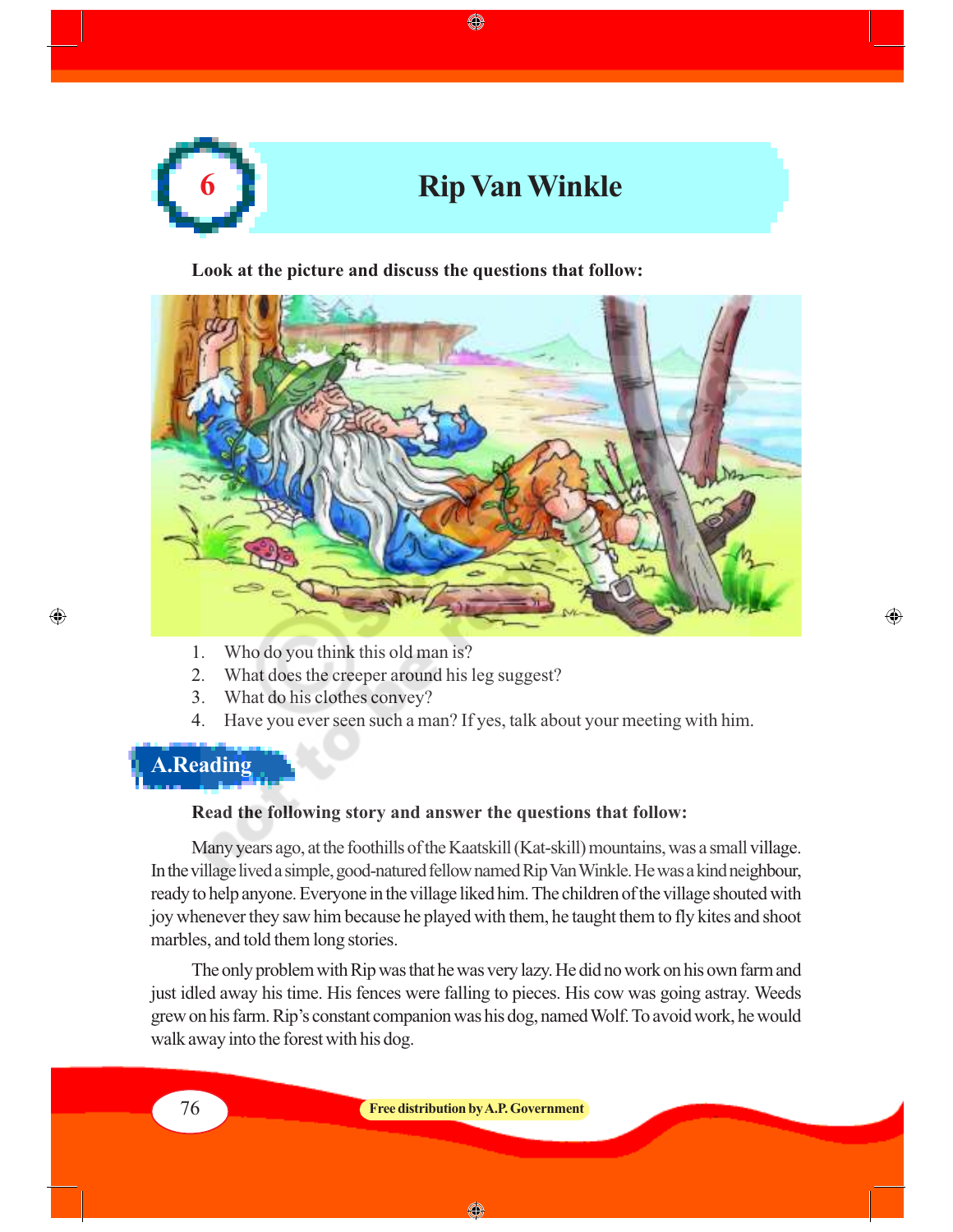Suddenly, he heard a voice calling out, "Rip Van Winkle, Rip Van Winkle!" He looked around and saw a short, old man, with thick hair and a grizzled beard walking towards him with a barrel. He made signs to help him carry the barrel. Rip hurried to help the stranger who caught his hand tightly. Together they reached a place where there were some

 $\bigoplus$ 



more odd looking short men, playing ninepins. They were all dressed the same way and all of them had beards of various shapes and colours. Eventhough they were playing a game, their faces were serious and there was silence! The only sound was the noise of the balls, which echoed in the mountains like thunder. As Rip and his companion reached them, they stopped playing and stared at Rip with a fixed gaze. Rip was really frightened. His companion emptied the contents of the barrel into glasses and made Rip drink it. Rip obeyed as he was

◈

trembling with fear. Since he was thirsty he drank a few more glasses and slowly fell into a deep sleep.

On waking up, he found that he was at the place where he had first met the old man. He rubbed his eyes it was a bright sunny morning. "Surely, I have not slept here all night," thought Rip.

He looked around for Wolf, but he was nowhere.



Rip whistled for him. "Wolf! Wolf!" he then shouted.. No dog was to be seen. "Where has this dog gone?" he muttered to himself. He began to descend the mountain to go back to his village.  $\bigoplus$ 

**Free distribution by A.P. Government Figure 1.1 (2008) 77** 

◈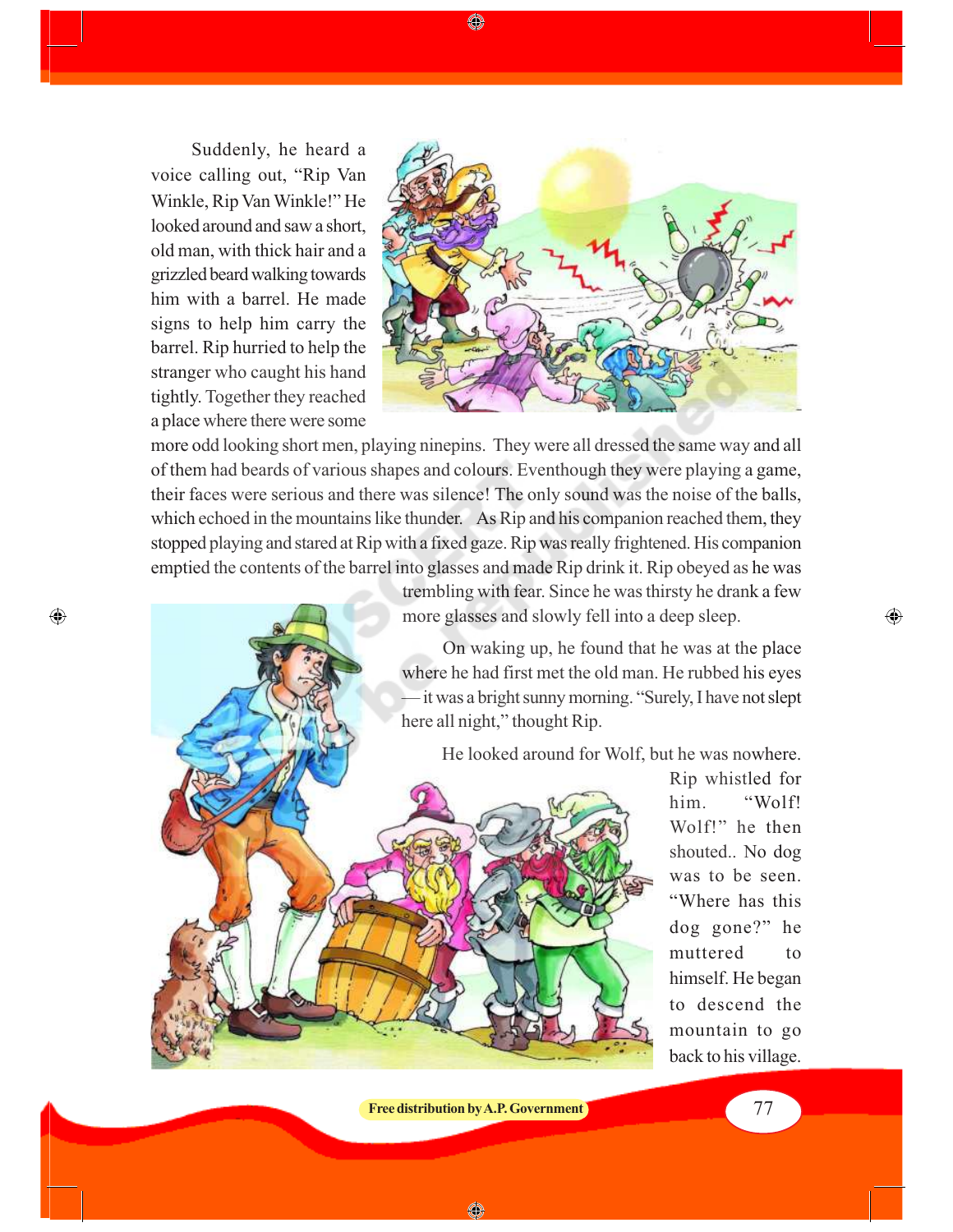As he neared the village, he met a number of people but he didn't know any of them. The villagers also stared at him equally surprised. "Who is this man?" said one.

♦

 "I've never seen him before," said another, "look at his long white beard and his wrinkled face."

 On hearing this, Rip stroked his chin and, to his astonishment, he found his beard had grown a foot long, and it was all white!



An old woman walked up to him and looked at his face for a moment. Then she exclaimed — "It is Rip Van Winkle! Welcome home again, old neighbour! Where have you been these twenty long years?

(Adapted from *The Legend of Rip Van Winkle* by Washington Irving)

 $\bigoplus$ 



 $\bigoplus$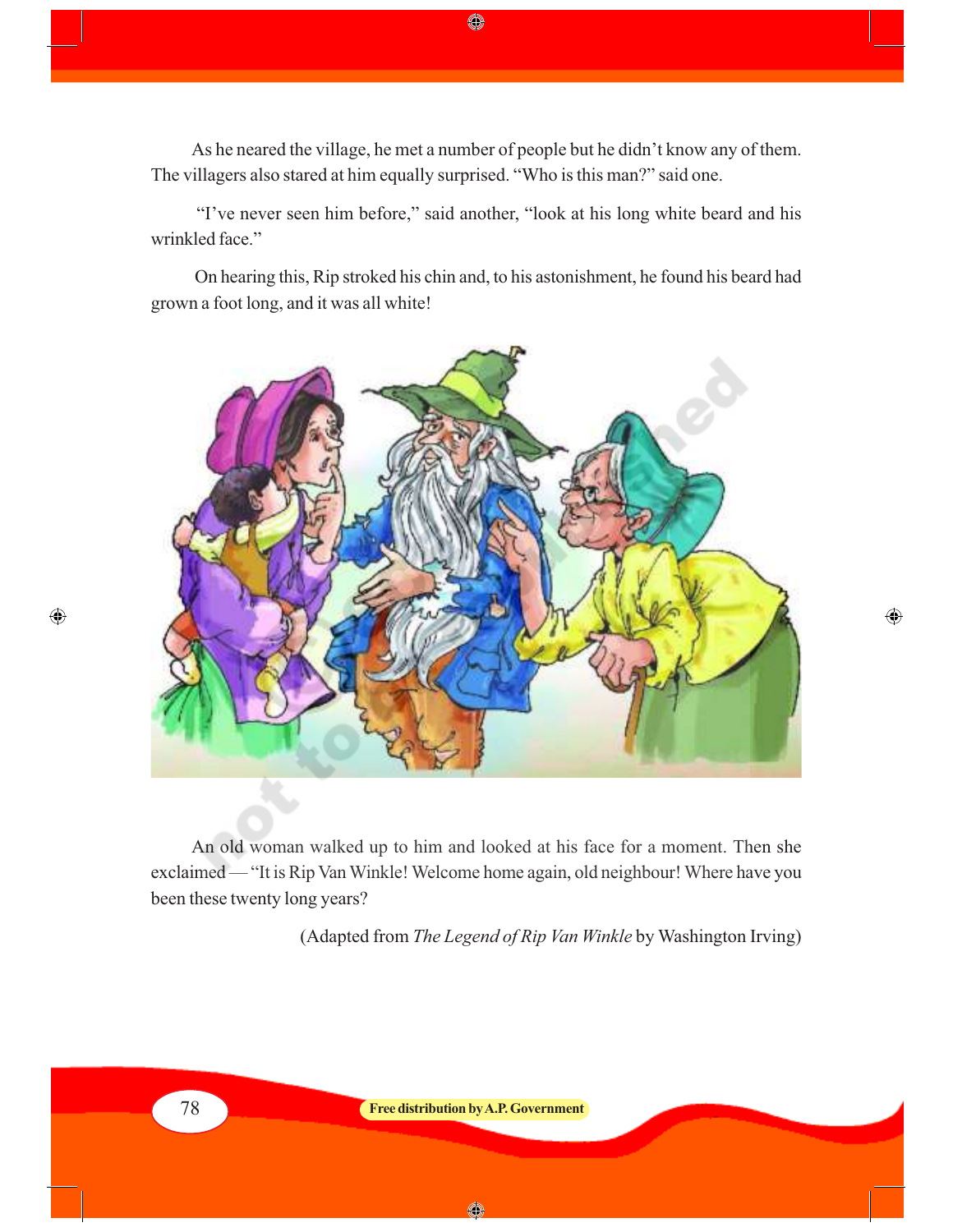

 $\bigoplus$ 

| $astray$ (adv): | away from the correct path                              |
|-----------------|---------------------------------------------------------|
| weed $(n)$ :    | any wild plant which grows in a garden                  |
| mutter $(v)$ :  | to speak quietly in a low voice                         |
| wrinkled (adj): | with a lot of small lines in the skin caused by old age |

### **How well did I read?**

| Fill in the boxes using yes/ somewhat/ no.               |  |
|----------------------------------------------------------|--|
| I enjoyed reading the passage.                           |  |
| I got the idea of the passage on my own.                 |  |
| I got the idea with the help of my friends in the group. |  |
| The teacher helped me to understand the passage.         |  |
| I used the glossary given at the end of the passage.     |  |

◈

### **I. Answer the following questions:**

- 1 Why did people like Rip Van Winkle?
- 2. How was Rip Van Winkle helpful to children?
- 3 List the things that suggest Rip Van Winkle was lazy?
- \*4. What is daydreaming? What kind of people daydream?
- 5. Which lines in the story suggest that Rip Van Winkle went far away from the village?
- 6. What was strange about the men Rip met?
- 7. The short men stopped their play and gazed at Rip Van Winkle. Why?
- \*8. What was it that Rip Van Winkle drank?
- \*9. Rip Van Winkle drank more glasses than was offered. Was that a right thing to do? Why? What would you do if you were in his place?
- 10. When do you think Rip Van Winkle realized that he had slept for 20 years?

**Free distribution by A.P. Government** 79

◈

◈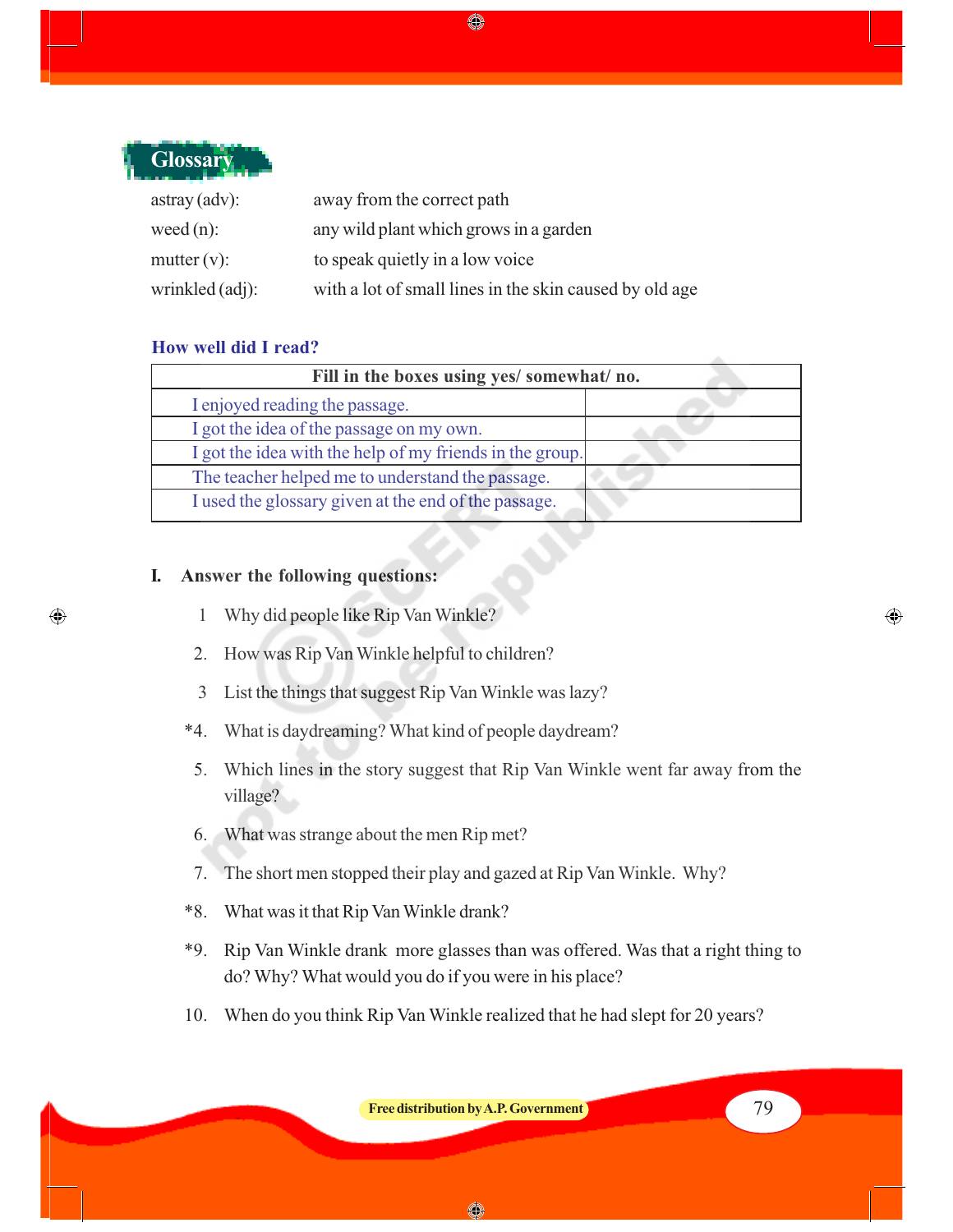

**I. Circle the correct meaning of the words as used in the story shown in bold print.**

◈

| idled away    | wasted             | rested               | admired             |
|---------------|--------------------|----------------------|---------------------|
| constant      | continuous         | construct            | steady              |
| companion     | $\log$             | stranger             | partner             |
| realise       | understand         | to set free          | real                |
| descend       | not to send        | be decent            | to move down        |
| <b>barrel</b> | a wooden container | a musical instrument | a bag               |
| contents      | to be happy        | the ingredients      | the index of a book |

**II. Match the words in the box with their meanings. Write the words in the blanks. You may take the help of a dictionary.**

|    | foothills<br>grizzled<br>astonished<br>familiar<br><b>stroked</b> |
|----|-------------------------------------------------------------------|
| 1. | near the lower part of a mountain                                 |
| 2. | with grey hair                                                    |
| 3. | to rub gently                                                     |
| 4. | to be very surprised                                              |
| 5. | known to you                                                      |

 $\bigoplus$ 

**III. Sometimes we join two words to make a describing word. For example, Rip was a good-natured man. Here are some more describing words. Use them to complete the given paragraph.**

long-sleeved high-heeled open-mouthed sweet-looking well-dressed odd-looking part-time

Mrs. Das has a \_\_\_\_\_\_\_\_\_\_\_\_\_\_\_\_ job in a clothes shop. Yesterday, an \_\_\_\_\_\_\_\_\_\_\_ woman walked into the shop. She was wearing shoes. A dog was with her. "I want a \_\_\_\_\_\_\_\_\_\_\_\_\_\_\_\_\_\_\_\_\_\_ shirt for my dog, please," she said. "For your dog?" asked Mrs.Das, \_\_\_\_\_\_\_\_\_\_\_\_\_\_\_\_ in surprise. "Yes," replied the woman. "I want him to be  $\qquad \qquad$  for my next party."

 $\bigoplus$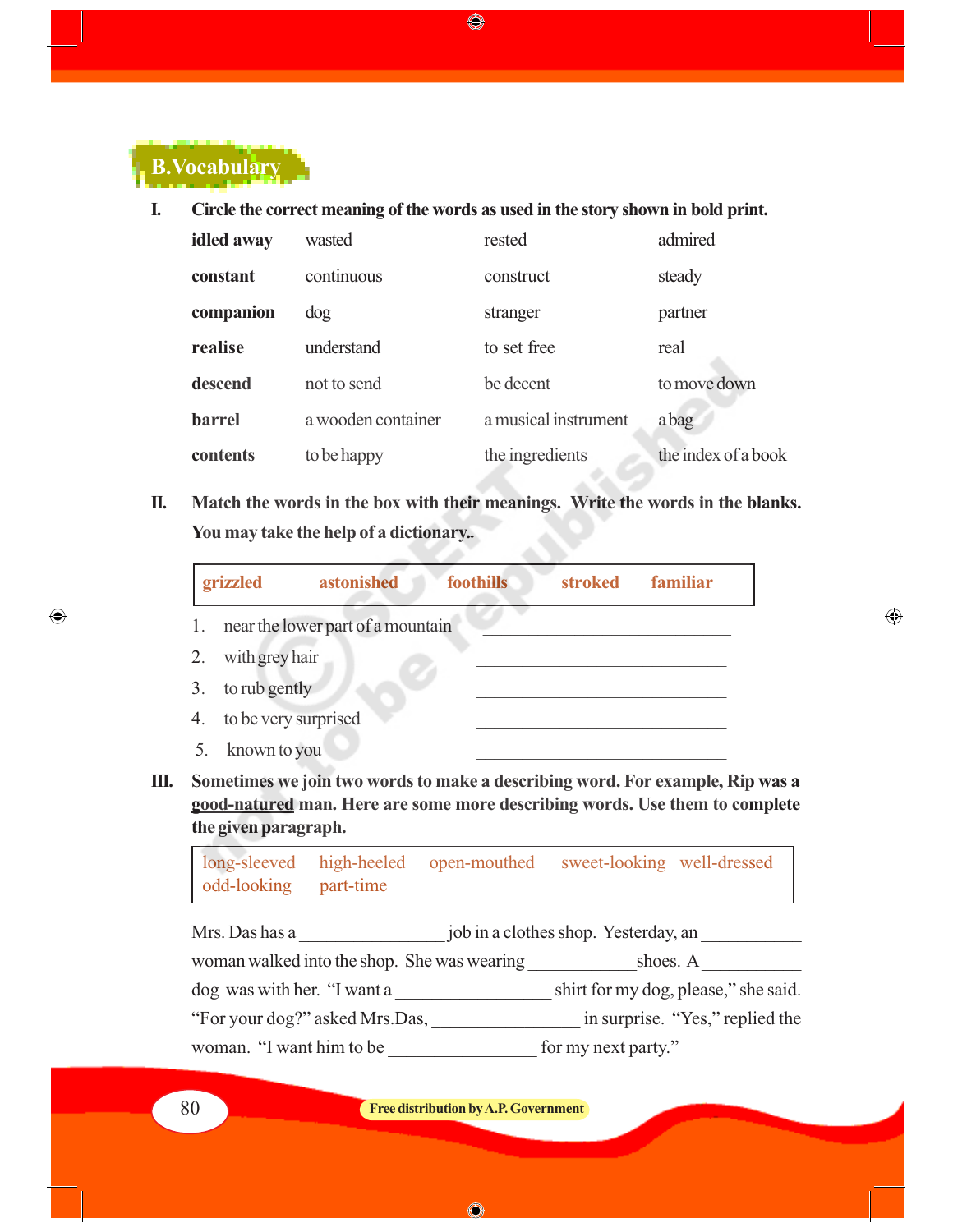

 $\bigcirc$ 

### **I. The Passive Voice**

- 1. Everyone in the village liked Rip Van Winkle.
- 2. Rip Van Winkle was liked by everyone in the village.

Compare the two sentences. They convey the same message. In the first sentence , 'Everyone in the village'is the subject, 'liked'is the verb, and 'Rip Van Winkle' is the object. Here, the verb 'liked' is said to be in 'active voice.'

◈

In the second sentence, the subject and the object have exchanged their positions and "by" is added to the object. The verb "liked" is changed into "was liked" (be  $+$  past participle of the verb). Here, the verb is said to be in passive voice.

- **Note i:** When we transform a sentence in active voice into passive voice, we use by + the agent (if the agent is prominent). Otherwise, the agent is not mentioned.
- eg. Someone has stolen my purse. (Active voice) My purse has been stolen. (Passive voice)
- **Note ii:** The tense of the verb does not change when we transform a sentence in active voice into passive voice or vice versa. (Observe the above examples and the ones given below.)

| eg. | Umesh is planting a tree. | A tree is being planted by Umesh. |
|-----|---------------------------|-----------------------------------|
|     | John paints portraits.    | Portraits are painted by John.    |

- **Note iii:** If a verb has two objects, any one of the two objects may become the subject in the passive.
- eg. I taught Ravi English. English was taught to Ravi by me. / Ravi was taught English by me.

#### **1. Read the following passage and underline all the verbs in passive voice.**

We watched a film and returned home late yesterday. We unlocked the door and entered our apartment. We were shocked to find the whole place in disarray. Clothes were thrown everywhere. The cupboard was opened and my three new suits were missing. The handle of the iron safe was broken. We were surprised at how anyone could have got in when the door was locked. My wife found that the backdoor was left open. Evidently we had forgotten to close it when we left the house. An inventory of the missing property was prepared and a complaint was lodged with the Town Police Station. My wife and I were taught the lesson of our life.

**Free distribution by A.P. Government 81** 

⊕

◈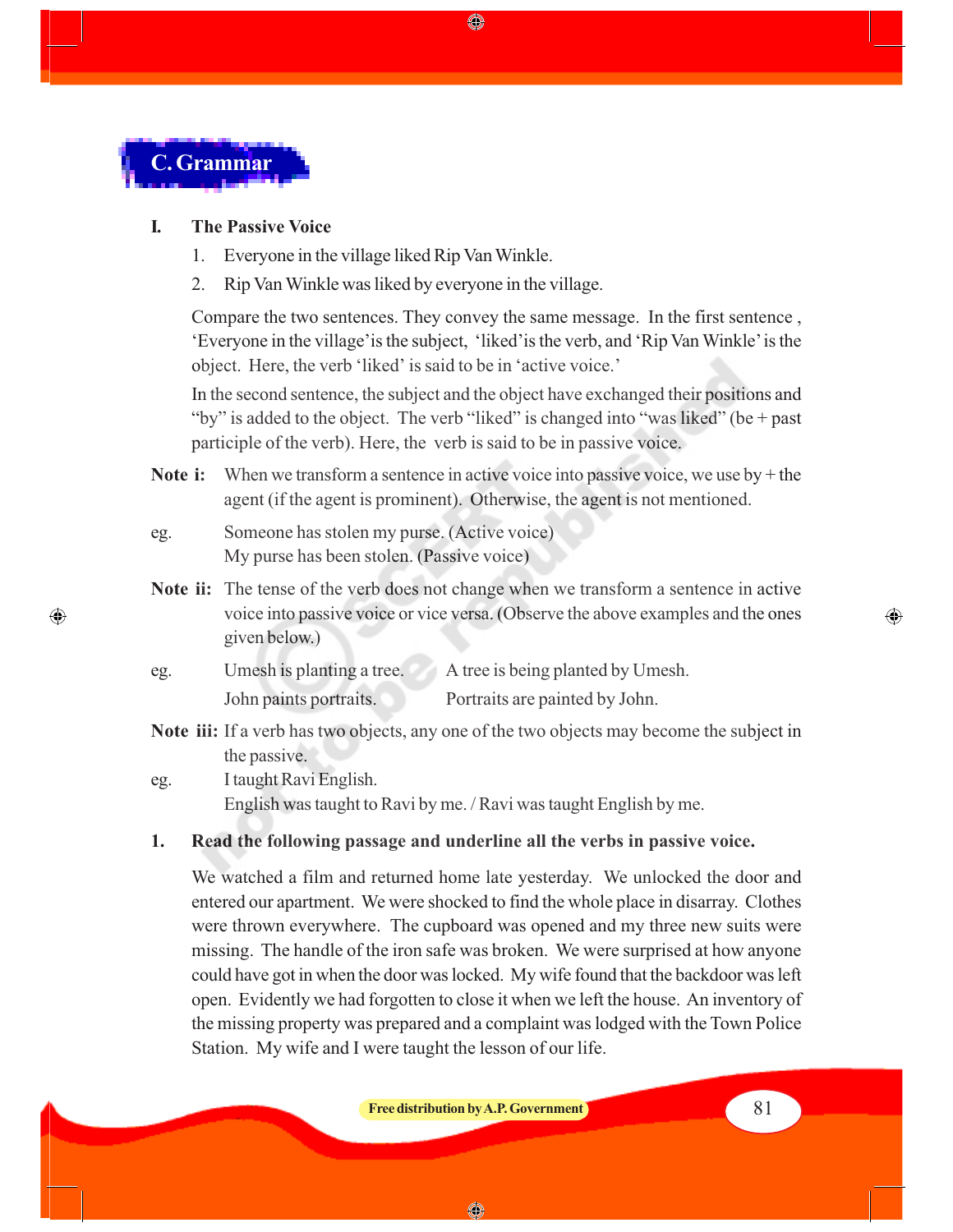**2. Change the following sentences into their corresponding passive forms.**

♦

- i. Rip Van Winkle helped the short man.
- ii. The short men were playing ninepins.
- iii. Rip tells stories to children.
- iv. Rip has taught games.
- v. The children liked Rip.
- vi. Nobody recognised Rip.

### **II. Adverbs of frequency (revision)**

**1. Given below are the students' responses to the question "How often do you walk to school?" Read them carefully and write the names of the students in order, starting with the student who walks to school most often.**

|                 | Narasimha Murthy: I don't usually walk to school. I often go on a cycle. |
|-----------------|--------------------------------------------------------------------------|
| Apparao:        | I never walk to school. I live very far away.                            |
| Satyanarayana:  | I always walk to school. I live right opposite the school.               |
| Krishna Murthy: | I sometimes walk to school. At times I take the bus too.                 |
| Venkata Rao:    | I usually walk to school. It's a nice way to start the day.              |

المراقبات

 $\bigoplus$ 

|    | $\ddot{\phantom{a}}$<br> | $\cdots$ |
|----|--------------------------|----------|
| -- |                          |          |

**2. Write as many sentences as you can about yourself using the following adverbs of frequency:**

always frequently usually often sometimes rarely

**You may talk about how often you;**

play in the park

go to bed late

fuss over food

study hard, etc.

Eg. I often play in the park.

82 **Free distribution by A.P. Government**

 $\bigoplus$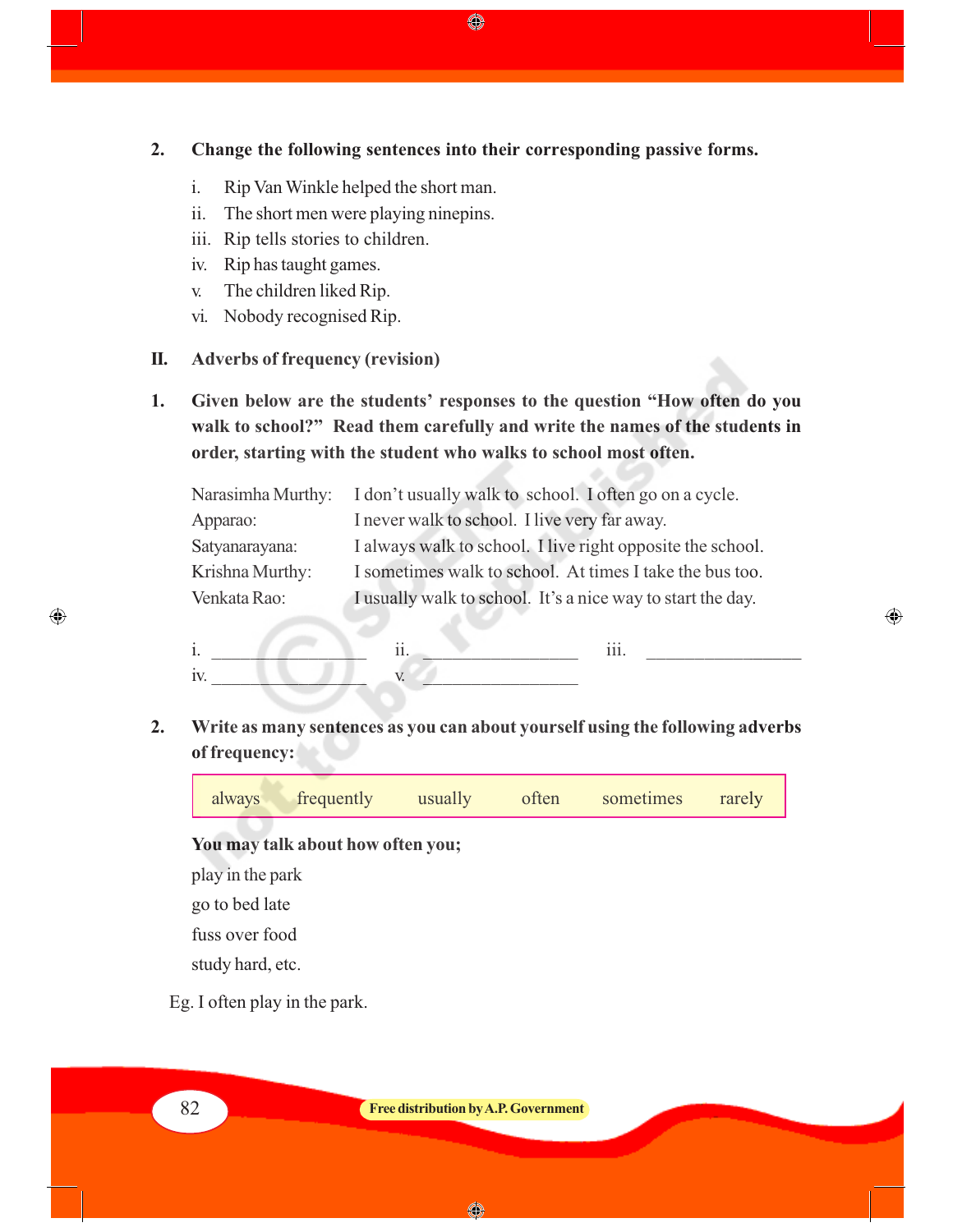

**I. Imagine you are Rip Van Winkle and narrate what had happened to you 20 years ago.**

◈

**II. Imagine you are a villager thinking about the sudden disappearance of Rip Van Winkle. Guess what may have happened to Rip and tell the members of your group using one of the following expressions:**

I think… In my opinion … I'm sure… I don't think … As far as I know... I believe... I feel... I suspect...

**III. Then talk to your group members, pool up their guesses, and write a short paragraph about the disappearance of Rip Van Winkle and edit it.**

#### **How well did I write?**

◈

| Fill in the boxes using yes/ somewhat/ no.       |  |  |
|--------------------------------------------------|--|--|
| I was able to explain / describe / narrate well. |  |  |
| The sentences I used were properly connected.    |  |  |
| I was able to express my ideas in apt words.     |  |  |
| The ideas were arranged in proper sequence.      |  |  |
| I used proper punctuation marks.                 |  |  |

### **How well did I edit my work?**

| Fill in the boxes using yes/ somewhat/ no. |  |  |
|--------------------------------------------|--|--|
| I deleted the excess words.                |  |  |
| I corrected the wrong forms of words.      |  |  |
| I corrected the punctuation errors.        |  |  |
| I added new words wherever necessary.      |  |  |
| I corrected the misspelt words.            |  |  |

### **E. Study Skills**

**Rip Van Winkle was lazy. He did not like to do any work. What we like to do, what we are good at, and what we can become depends on the type of intelligence or intelligences we have. Read the descriptions, prepare a set of questions, collect information and find out which of the following types of intelligence best describes you and some of your group members. Write your findings as shown in the example.**

**Free distribution by A.P. Government** 83

◈

⊕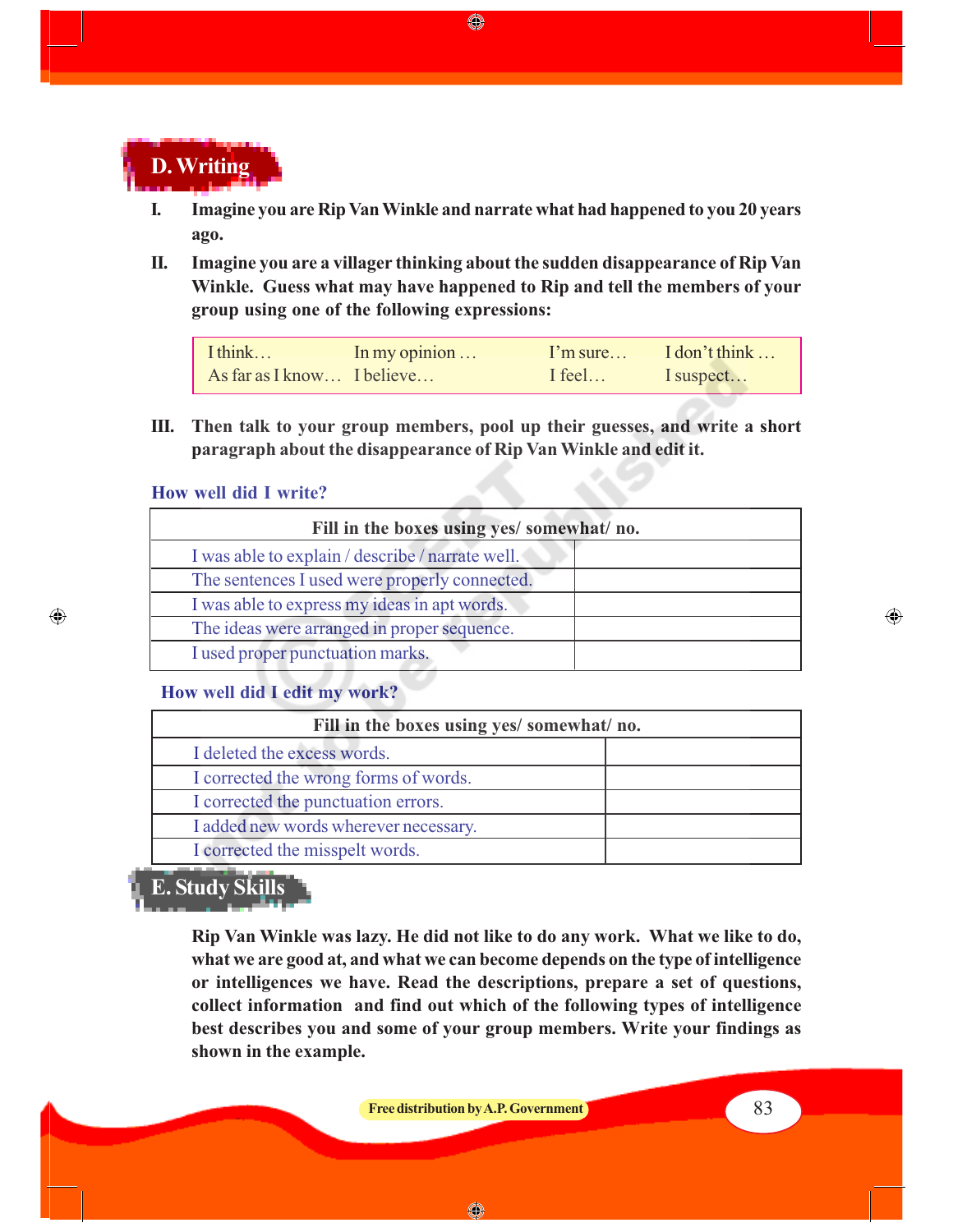**VISUAL INTELLIGENCE VERBAL INTELLIGENCE MATHEMATICAL INTELLIGENCE** You like to: You like to: You like to: think in pictures, create mental use words and language. You use reason, logic and numbers. images to remember things. You speak well and think in words Always curious about the world rather than pictures. enjoy looking at maps, charts, around, you ask lots of questions pictures, videos, and movies. and like to do experiments. You are good at: speaking, writing, story You are good at: You are good at: telling, listening, explaining, puzzle building, reading, writing, problem solving, solving puzzles, teaching, using humour, understanding maps, charts and experimenting, questioning and graphs, a sense of direction, understanding the meaning of wondering about natural events, words, remembering sketching, painting, fixing or doing mathematics calculations, information, convincing making objects, understanding working with geometric shapes. someone of your point of pictures. view. You can become a: You can become a: scientist, engineer, computer You can become a: navigator, sculptor, artist, programmer, researcher, poet, journalist, writer, inventor, architect, interior accountant, mathematician. teacher, lawyer, politician, designer, mechanic, engineer. translator.

◈

| <b>BODILY INTELLIGENCE</b>                                                                                                                                                                                                                        | MOSICAL INTELLIGENCE INTERPERSONAL                                                                                                                                                             |                                                                                                                                                                                                                                    |
|---------------------------------------------------------------------------------------------------------------------------------------------------------------------------------------------------------------------------------------------------|------------------------------------------------------------------------------------------------------------------------------------------------------------------------------------------------|------------------------------------------------------------------------------------------------------------------------------------------------------------------------------------------------------------------------------------|
|                                                                                                                                                                                                                                                   |                                                                                                                                                                                                | <b>INTELLIGENCE</b>                                                                                                                                                                                                                |
| You like to:<br>understand others. You control<br>your body movements and handle<br>objects skillfully. You<br>have a good sense of balance and<br>can catch or hit a ball well, and<br>like to dance. You like to move<br>around while learning. | You like to:<br>play and enjoy music. You<br>think about sounds, rhythms<br>and patterns. You immediately<br>respond to music either<br>appreciating or criticising<br>what you hear.          | You like to:<br>try to see things from other<br>people's point of view in order to<br>understand how they think or feel.<br>You are a good organiser and<br>manage to get other people to<br>cooperate and work as a team.         |
| You are good at:<br>dancing, physical coordination,<br>sports, crafts, acting, miming,<br>using your hands to create or<br>build. You express emotions<br>through your body.                                                                      | You are good at:<br>singing, whistling, playing<br>musical instruments,<br>recognising tunes, composing<br>music, remembering melodies,<br>understanding the structure<br>and rhythm of music. | You are good at:<br>seeing things from others' view,<br>listening, understanding other<br>people's moods and feelings,<br>solvingproblems, cooperating<br>with groups, noticing people's<br>moods,communicating,building<br>trust. |
| You can become a:<br>dancer, athlete, physical education<br>teacher, actor, firefighter, crafts-<br>person.                                                                                                                                       | You can become a:<br>musician, disc jockey,<br>singer, composer.                                                                                                                               | You can become a:<br>counsellor, salesperson, politician,<br>business person, teacher.                                                                                                                                             |

⊕

◈

 $\bigoplus$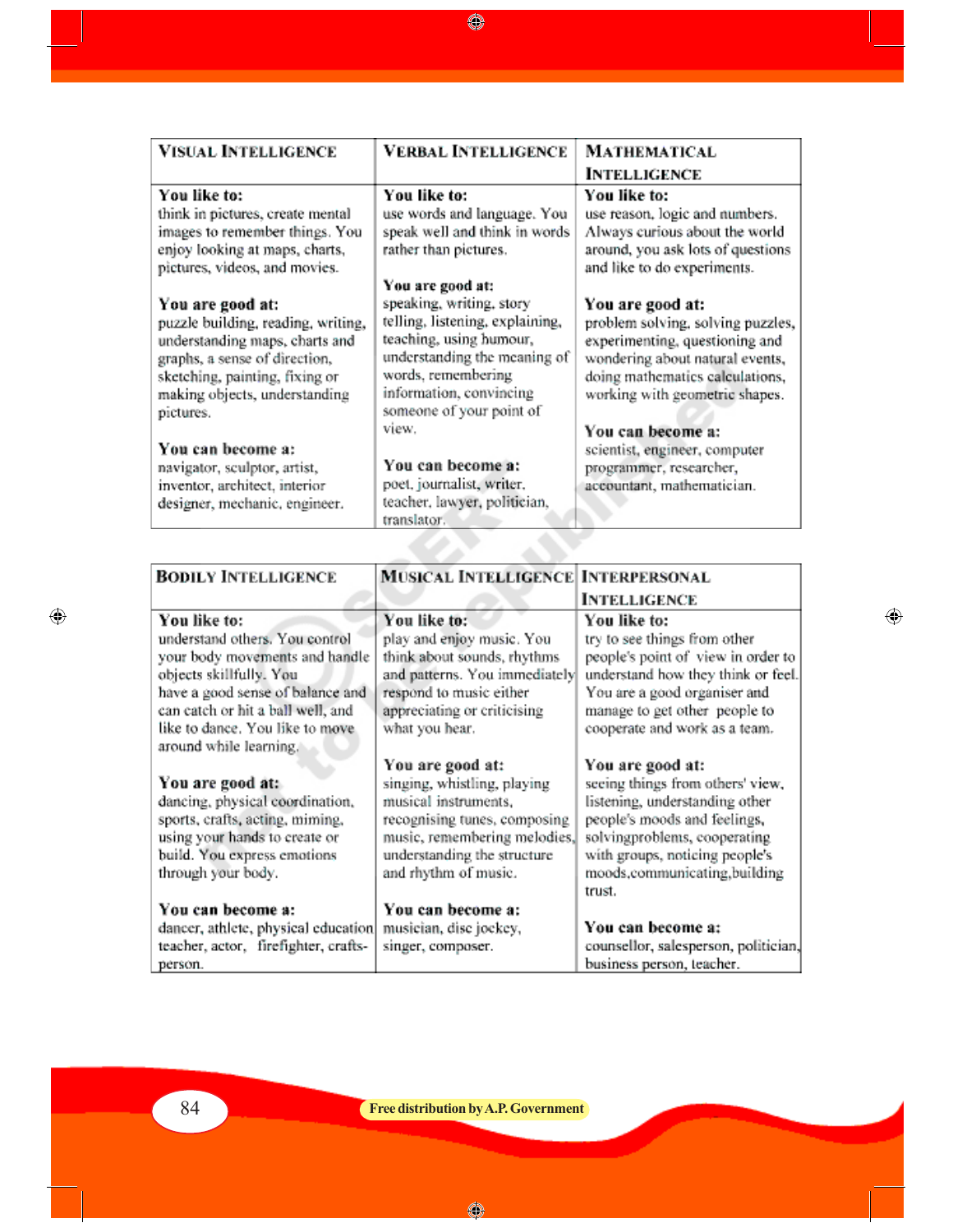**Example:** I like to speak a lot and I enjoy music too. I am very good at telling a story. I am also good at remembering information as well as melodies. I understand the meaning of words, but I cannot understand maps and charts. Therefore, I have good verbal intelligence and musical intelligence though my visual intelligence is poor. I can become a writer, teacher, singer or a disc jockey.

◈

# **F. Listening and Speaking**

**Work in groups.**

- **I. Your teacher will read the story "The Magic Spring." Listen carefully and answer the following questions:**
	- 1. Why did the old man go to the mountains?
	- 2. Who touched his feet?
	- 3. How did the old man turn into a young man? Who helped him?
	- 4. The old woman could not recognise her husband. Why?
	- 5. Why do you think the old woman went to the spring very early in the morning?
	- 6. \*Why did the old woman turn into a small baby? What would you do if you were in her place?
	- \*7. Do you believe in such magic pools? Talk about them to the members of your group.

**Work in pairs.**

 $\bigcirc$ 

**\*II. Lots of things may have happened in the village when Rip was away. Imagine you are the neighbour who greets Rip after 20 years. One student should act as Rip. Tell Rip about all that happened in the village after he had left.**

(Talk about what happened to his family, to his friends, to the other villagers, to the children he played with, the changes in the village…etc. Take the help of your teacher.)

**\*III. Imagine you are the old man in the story. While returning with your baby and wife, someone recognises you and makes enquiries. Make a skit and present it before your class.**

◈

⊕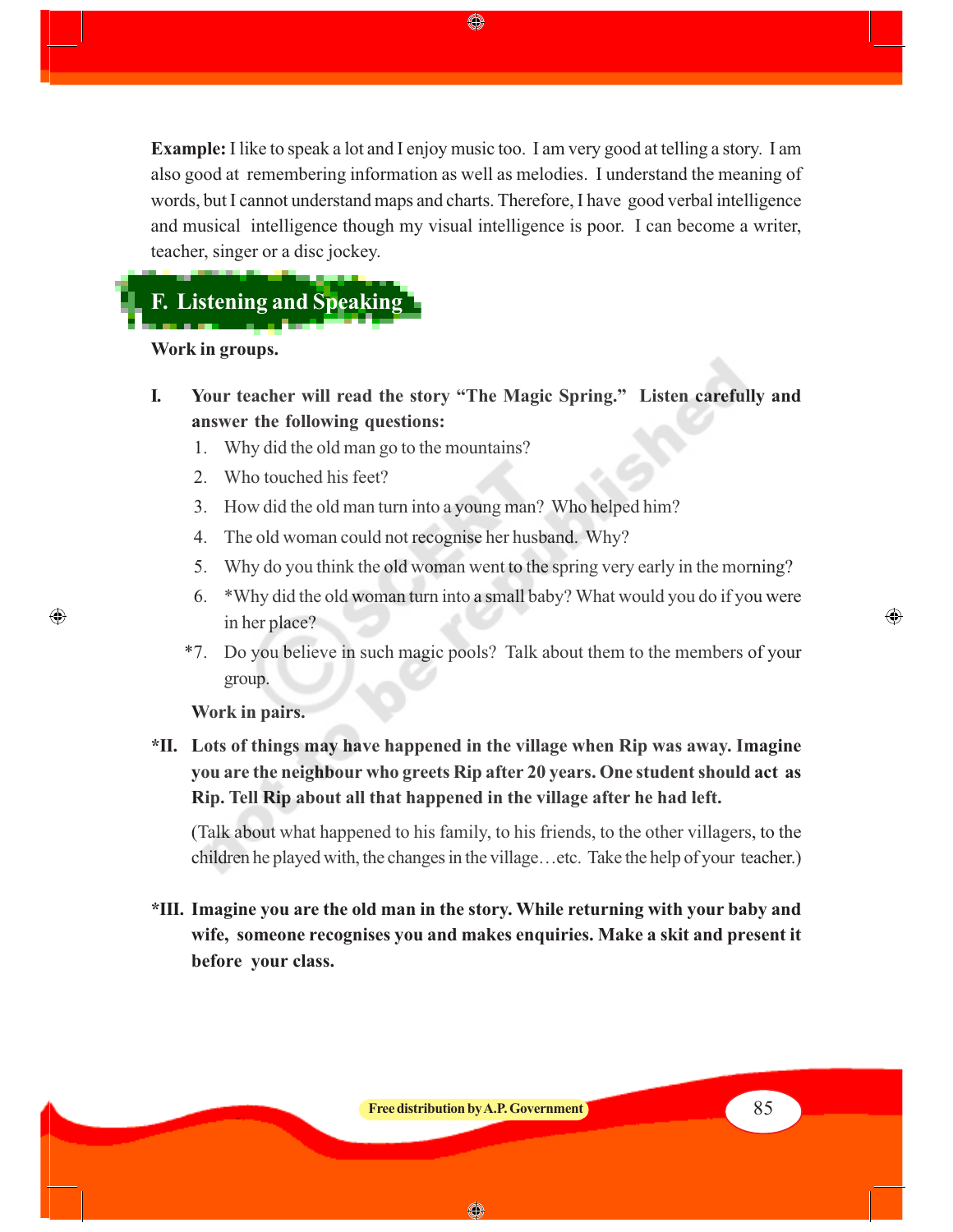

 $\bigoplus$ 

**Read the following poem and answer the questions that follow**:

### **My Shadow**

♦

I have a little shadow that goes in and out with me, And what can be the use of him is more than I can see. He is very, very like me from the heels up to the head; And I see him jump before me, when I jump into my bed.

The funniest thing about him is the way he likes to grow— Not at all like proper children, which is always very slow; For he sometimes shoots up taller like an India-rubber ball, And he sometimes gets so little that there's none of him at all.

One morning, very early, before the sun was up, I rose and found the shining dew on every buttercup; But my lazy little shadow, like an arrant sleepyhead, Had stayed at home behind me and was fast asleep in bed.

 $\bigoplus$ 



◈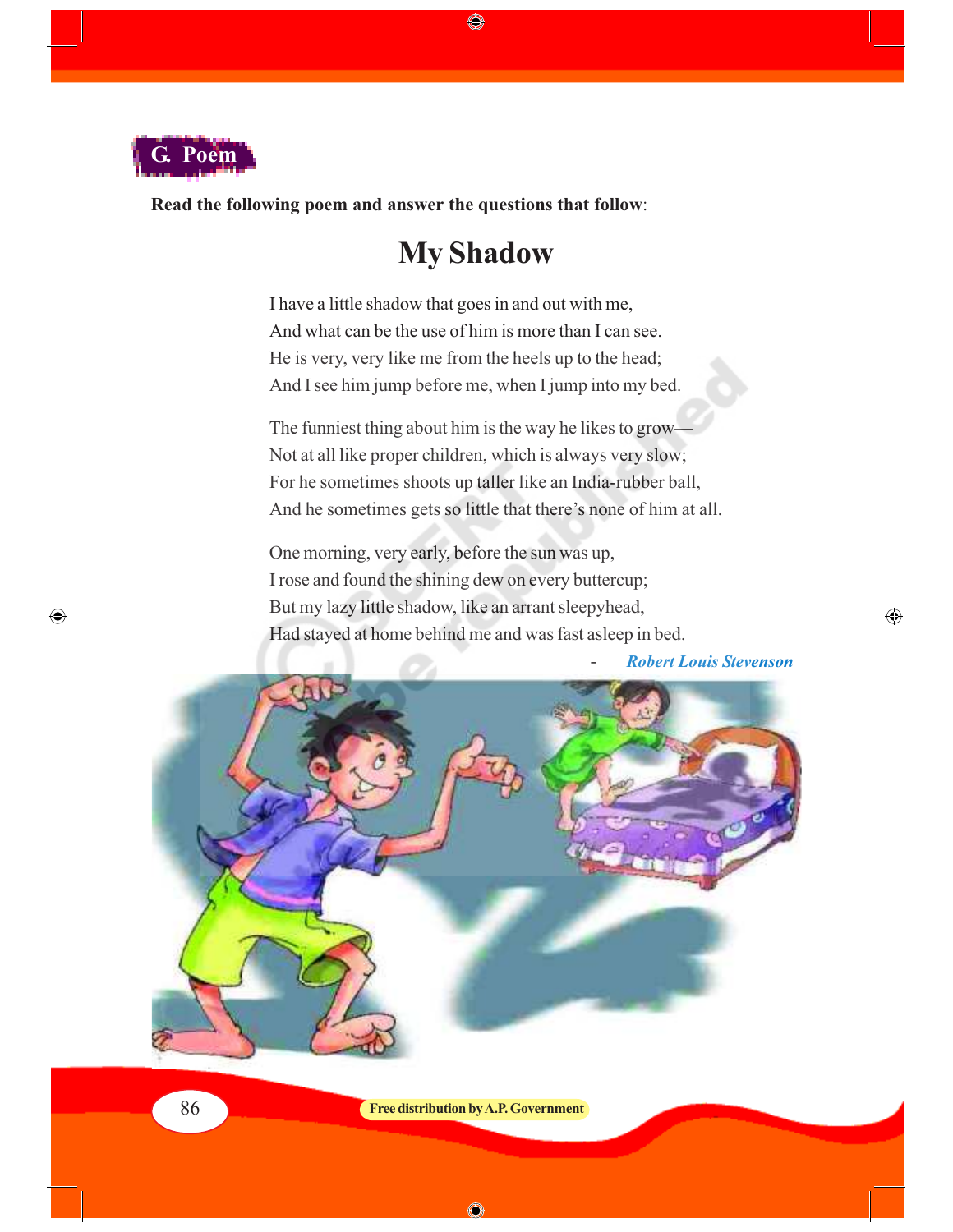

|                         | India-rubber ball (n): a ball that can bounce very high |
|-------------------------|---------------------------------------------------------|
| buttercup $(n)$ :       | a small bright yellow wild flower                       |
| $\arctan(\text{adj})$ : | complete                                                |
| sleepyhead $(n)$ :      | a child who is tired and looks as if she wants to sleep |

### **How well did I read the poem?**

| Fill in the boxes using yes/somewhat/no.                 |  |  |
|----------------------------------------------------------|--|--|
| I enjoyed reading the poem.                              |  |  |
| I got the idea of the poem on my own.                    |  |  |
| I got the idea with the help of my friends in the group. |  |  |
| The teacher helped me to understand the poem.            |  |  |
| I used the glossary given at the end of the poem.        |  |  |

### **Answer the following questions:**

1. Which line in the first stanza tells that the speaker and the shadow are alike?

⊕

- 2. What does the shadow do when the speaker jumps into bed?
- 3. What is the funniest thing mentioned in the second stanza?
- 4. When does the shadow disappear? Why?
- 5. What does the shadow do when the speaker gets up before the Sun?
- 6. Why does the speaker call the shadow a lazy little fellow?
- 7. How old do you think the speaker is? Is he/she playful, angry, or stupid ?

**H. Project**

\*

 $\bigoplus$ 

**1. In twenty years of time a lot of changes come in any village. Collect information about these changes from your parents, old people, and prominent villagers. Then make a comparative statement showing the changes.**

( You can focus on roads, houses, education, cost of things, family size, occupation, etc.)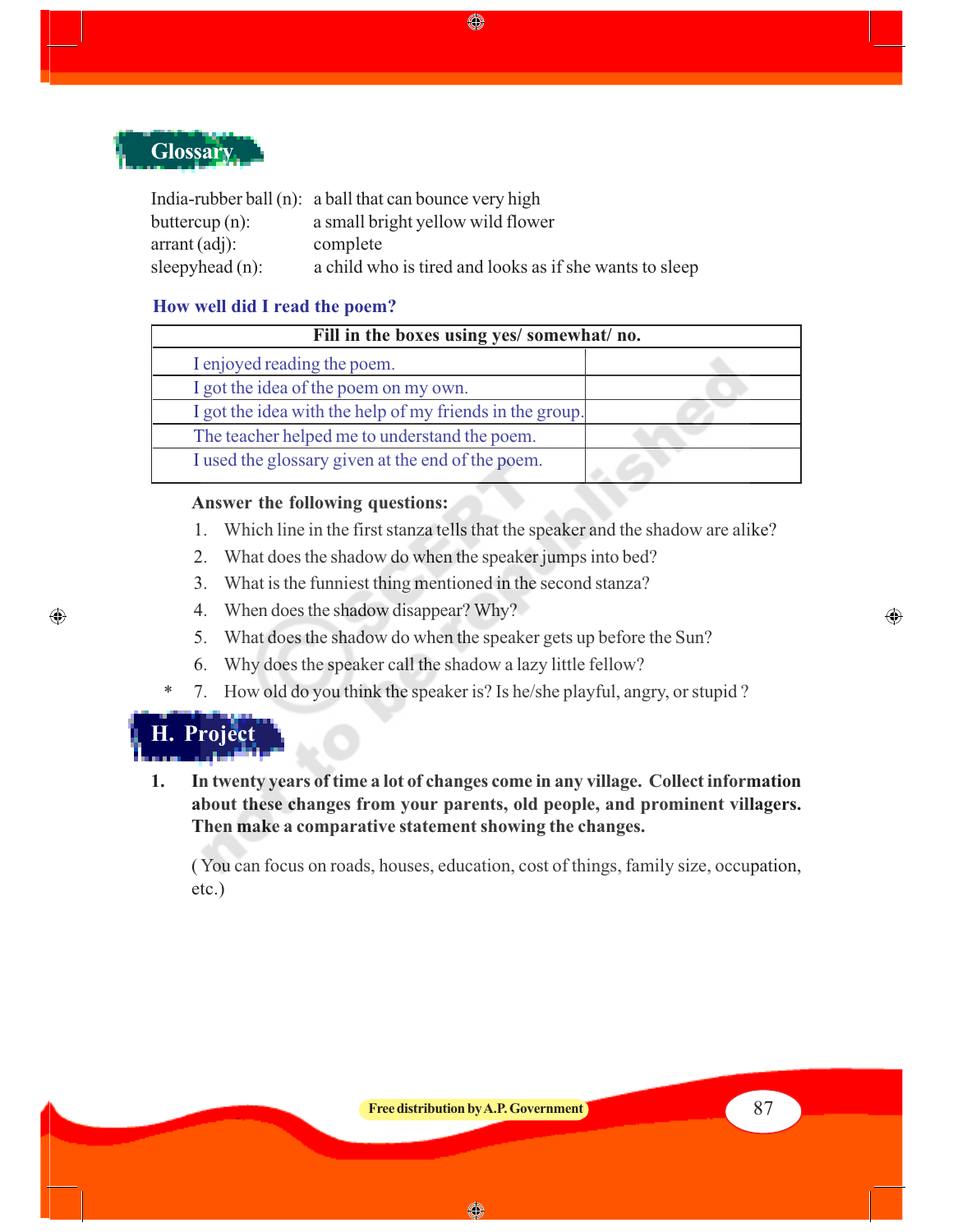

### **Read the following story and answer the questions that follow. Gulliver's Travels**

*When a person tells the story of his life in his own words, it is called an autobiography. Gulliver, a sailor, was once caught in the land of Giants. This is how he describes his experience.*

◈

On the 16th of June 1730 we discovered land. Our captain sent a dozen men with vessels for water, if any could be found. When we came to land we saw no river or spring nor any inhabitants. I went on to explore. The country was barren and rocky. I turned back to join the crew, only to see them getting into the boat and rowing for life to get to the ship.



⊕

Before I could reach them I observed a huge creature walking after them in the sea as fast as he could. The water of the ocean reached only up to his knees! However, the monster was unable to overtake the speeding boat. I turned back quickly and climbed up a steep hill with fields of barley on either side and the corn rising upto forty feet. There was a fence to pass from one field to the other.

It was impossible for me to climb because every step was six feet high. I was trying to find a gap in the hedge when I discovered one of the inhabitants in the next field walking towards the fence. He was of the same size as the creature chasing the boat. I was struck with utmost fear and astonishment and ran to hide myself. He called in a voice much louder than a trumpet. It sounded like thunder! Seven monsters like him came towards the field ready to reap the corn. They carried a reaping hook which was very big. When one of the reapers approached where I lay hidden I screamed as loud as I could. The creature stopped

◈

⊕